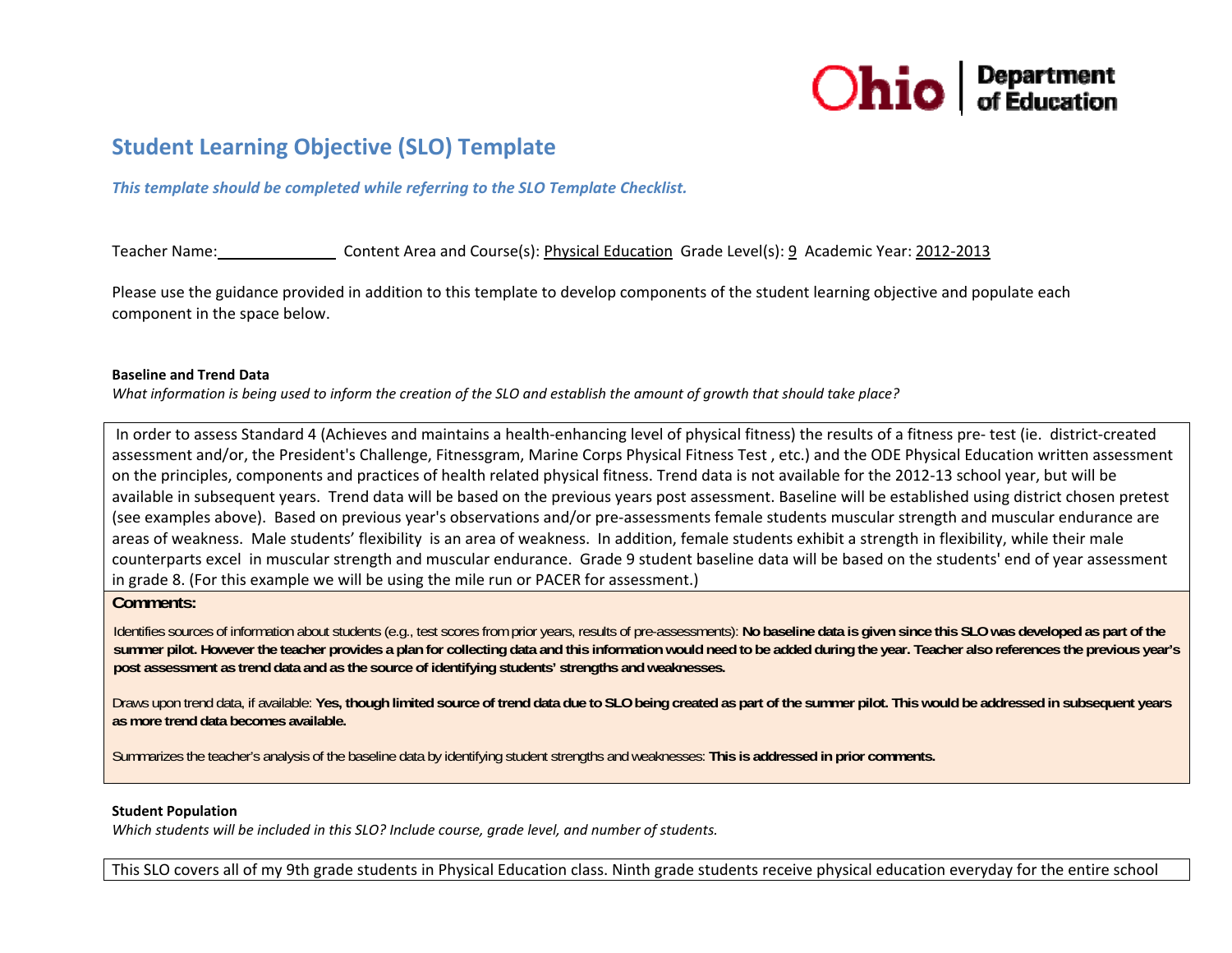year.

Students with disabilities will be provided with instructional, assessment accommodations and modifications contained in their Individual Education Plans (IEPs).

In addition, I will work with the physical therapist(s) to develop strategies and create an assessment that is developmentally appropriate for students who receive these services. Accommodations for students with IEP's will be made accordingly. This covers all grade nine physical education students taught 2012‐2013 school year.

## **Comments**

Includes all students in the class covered by the SLO: **YES, SLO includes all students.**

Describes the student population and considers any contextual factors that may impact student growth: **Teacher should provide additional information about the student population and factors that might affect growth. Are there any factors that could affect student growth? How long do students participate in PE each day? Are students pulled from regular ed. classroom for special services or other activities? Do special programs affect the schedule for instruction time? Are there students in the class with exceptional physical strength and endurance?** 

If subgroups are excluded, explains which students, why they are excluded and if they are covered in another SLO: **N/A, no subgroups are excluded**

### **Interval of Instruction**

*What is the duration of the course that the SLO will cover? Include beginning and end dates.*

Ninth grade students receive physical education every day for the entire school year. The interval of instruction is as per the District 2012‐13 calendar.

# **Comments:**

Matches the length of the course (e.g., quarter, semester, year: This interval of instruction does match the length of the course. However, the teacher needs to keep in mind that the **post assessment will need to be given and analyzed to meet the May 1 deadline established by OTES timeline.** 

### **Standards and Content**

*What content will the SLO target? To what related standards is the SLO aligned?*

This unit focuses on Standard 4 "achieves and maintains <sup>a</sup> health‐enhancing level of physical fitness". This SLO aligns with Ohio P.E. Standard 4 A and B as articulated in the Ohio Academic Content Standards for Physical Education. The target key topics are achieving health‐related fitness and demonstrating an understanding of the basic principles of health‐related fitness. The core knowledge includes Aerobic/Cardio‐respiratory, Muscular Strength and Endurance(upper body), Muscular Strength and Endurance(abdominal) and Flexibility. This course focuses not only on knowledge of health related physical fitness, but also, higher level thinking, writing and reasoning skills related to physical education and all content areas.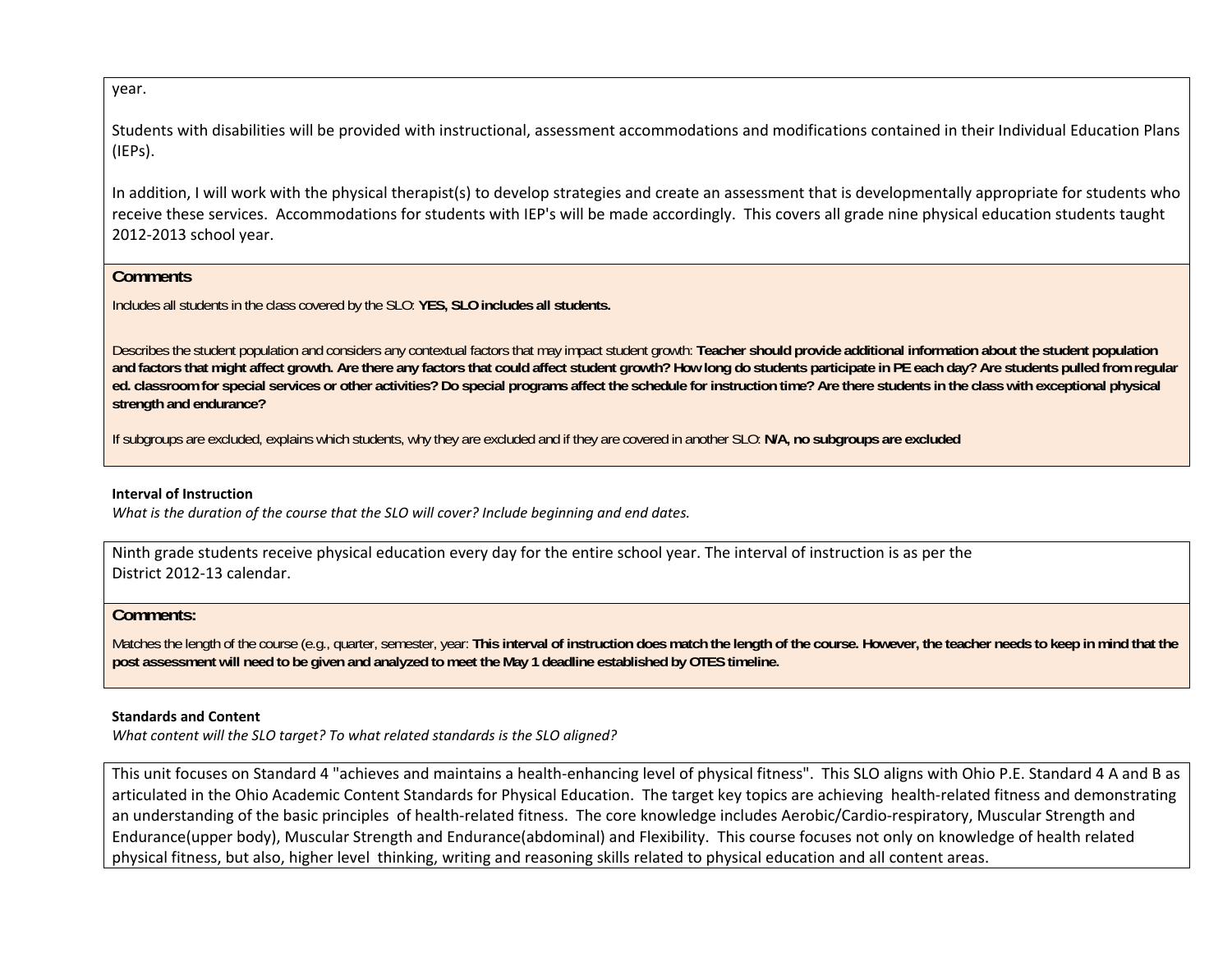In Standard 4, grade‐band 9‐12, Benchmark A, the student will meet or exceed criterion‐reference health‐related physical fitness standards.

1. Perform fitness activities using appropriate principles and practices.

2. Meet criterion‐referenced standards for the components of health‐related fitness.

This example represents Standard 4, Grade band 9‐12, Benchmark B. Task: The student will develop <sup>a</sup> personal fitness portfolio that contains:

1. Evaluate <sup>a</sup> fitness self‐assessment and develop and implement <sup>a</sup> one‐month personal physical fitness plan.

- 2. Demonstrate and report on the components of health‐related fitness within <sup>a</sup> personal physical activity program.
- 3. Construct a timeline for improvement to accompany personal fitness plan.
- 4. Define and determine target training zone and apply it to fitness and physical activities.
- 5. Apply principles of training to monitor and adjust activity levels to meet personal fitness needs

### **Comments:**

Specifies how the SLO will address applicable standards from the highest ranking of the following: (1) Common Core State Standards, (2) Ohio Academic Content Standards, or (3) national standards put forth by education organizations: **Yes, the SLO identifies the Standards being addressed.** 

Represents the big ideas or domains of the content taught during the interval of instruction: **SLO addresses fitness big ideas and overarching expectation of learning for this class. How are the other standards addressed?** 

Identifies core knowledge and skills students are expected to attain as required by the applicable standards: **Additional information is need to demonstrate how this SLO addresses other standard areas in Physical Education.**

### **Assessment(s)**

*What assessment(s) will be used to measure student growth for this SLO?*

The students will be assessed using <sup>a</sup> pre‐ and post‐ physical fitness test (i.e.: District‐created assessment and/or the President's Challenge, Fitnessgram, Marine Corps Physical Fitness Test, etc.) and the ODE Physical Education written assessment on the principles, components and practices of health related physical fitness.

\*The following possible tasks for each component of health related fitness as provided by the ODE for Benchmark A are: (Benchmark A is under revision by ODE. No information is currently available.)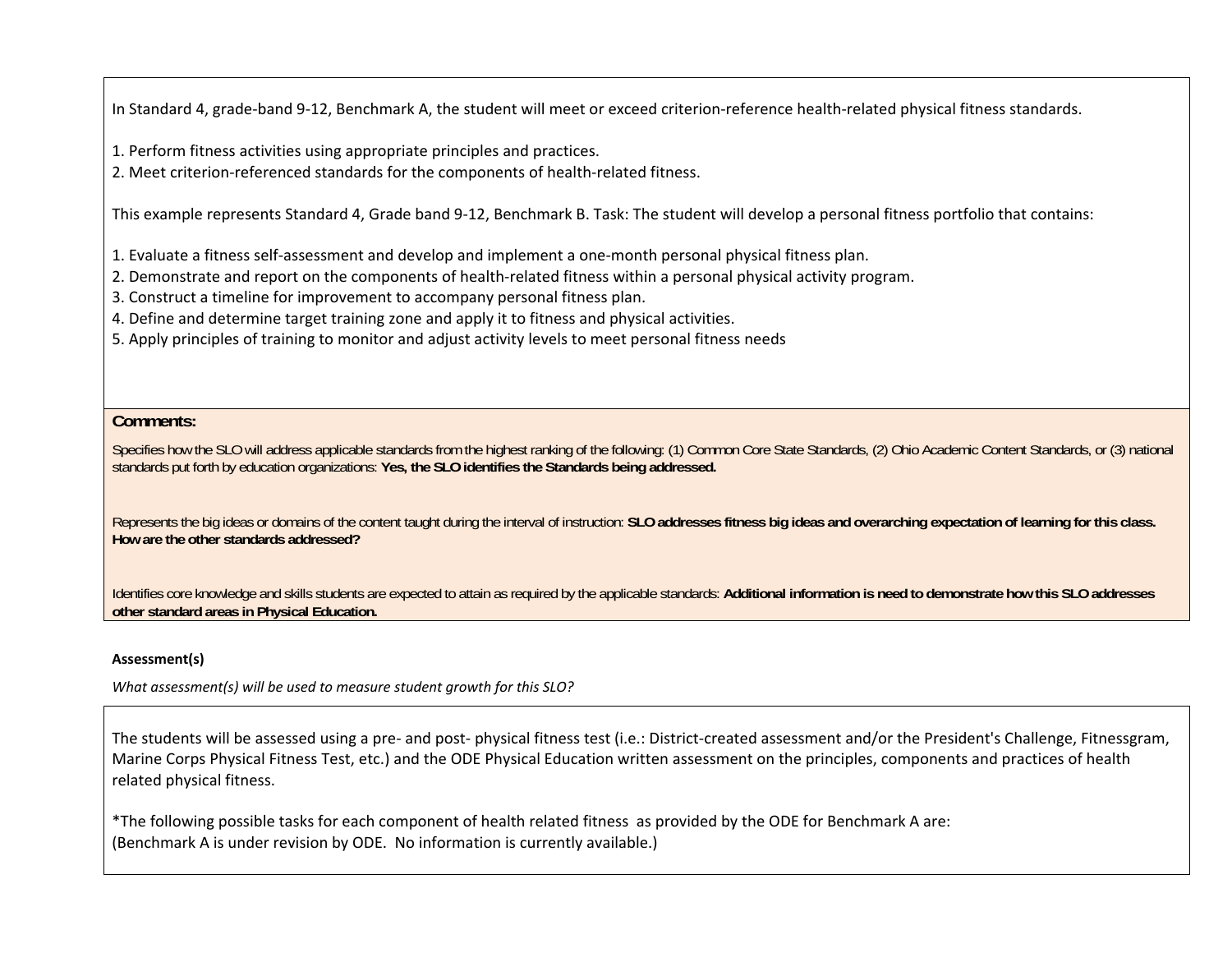\*The following possible tasks for each component of health related fitness as provided by the ODE for Benchmark B are:

- •Fitness assessment results
- •A personal fitness plan that includes:
- •Evaluated results of fitness assessment and <sup>a</sup> developed comprehensive fitness program.
- •Goals for improving and/or maintaining fitness levels.
- •● Health-related fitness activities to improve or maintain body composition, cardio-vascular endurance, flexibility, muscular strength and muscular endurance. These activities should include options for both inside and outside of the physical education classroom.
- •Application of specificity, overload and progression as it applies to the development and maintenance of health-related fitness.
- •Application of the FITT principles to the chosen physical activities for each component of health‐related fitness.

The students with disabilities will show progress according to their IEP's.

The following task for Benchmark B will be <sup>a</sup> personal fitness portfolio as provided by ODE. The assessment will include evaluation of current fitness level, fitness goals, fitness plan, fitness schedule and barriers/helpers.

Using the original baseline data tiered measures will be used to demonstrate student learning and/or to identify supplemental assessments to cover all student ability levels. Accommodations for students with IEP's will be made accordingly.

Students will use pre‐test scores as <sup>a</sup> baseline for creating <sup>a</sup> fitness portfolio.

# Level

3‐Advanced: Fitness plan provides <sup>a</sup> specific reflection to explain student's current performance on the fitness assessment. Fitness plan includes <sup>a</sup> specific, measureable, achievable, realistic and timely goal for each component based on student's current level of fitness. Fitness plan identifies specific exercises/activities that would enhance the aligned fitness component. The plan demonstrates <sup>a</sup> clear application of the FITT training principles in effective ways. Fitness plan develops <sup>a</sup> realistic time schedule to implement each of the exercise plans for each component of fitness. Fitness plan identifies specific barriers and helpers to implementing the fitness program and provides suggestions for overcoming barriers and enhancing helpers.

2‐Proficient: Provides a brief description of the current level of performance on each aspect of the fitness assessment. Provides <sup>a</sup> goal to improve each component of health-related fitness, but some of the goals lack specific, measureable, realistic and timely aspects. Provides some exercises/activities that would enhance health‐related fitness, but does not consistently align with the identified component. The plan demonstrates the FITT principles on <sup>a</sup> consistent basis. Develops <sup>a</sup> time schedule to implement an exercise plan. Identifies barriers and helpers to implementing the fitness program.

1‐Limited: Does not provide <sup>a</sup> reflection about fitness assessment results. Does not provide appropriate activities to develop the identified component. FITT principles are not effectively used to develop the plan. Does not provide <sup>a</sup> sufficient time schedule to implement the plan. Does not identify specific barriers and helpers to implementing <sup>a</sup> fitness program.

### **Comments:**

Identifies assessments that have been reviewed by content experts to effectively measure course content and reliably measure student learning as intended: **Yes.** 

Selects measures with sufficient "stretch" so that all students may demonstrate learning, or identifies supplemental assessments to cover all ability levels in the course: **Since assessments**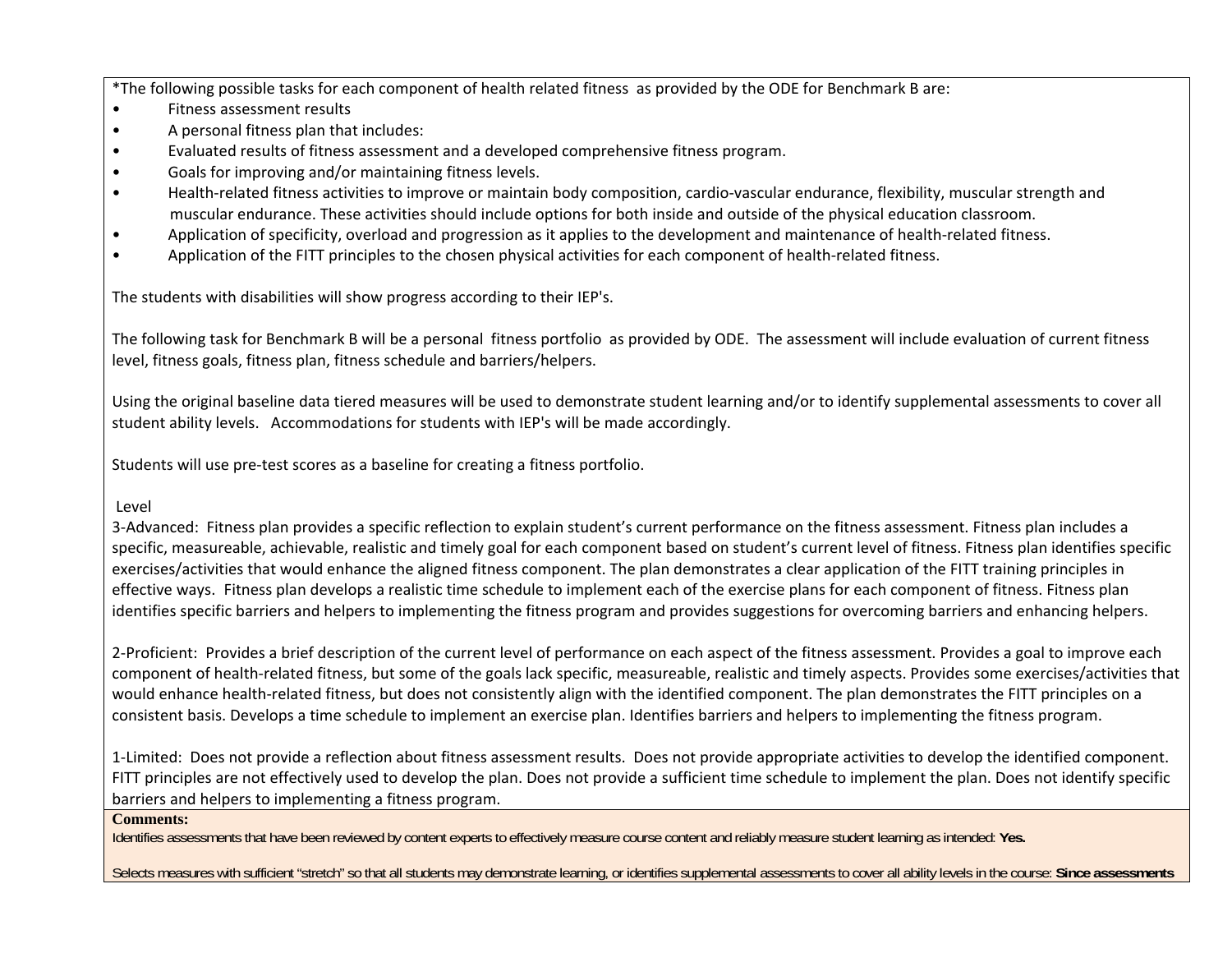**focus on personal fitness levels and improvement, stretch is sufficient.**

Provides a plan for combining assessments if multiple summative assessments are used: **N/A.** 

Follows the guidelines for appropriate assessments: **This will be addressed when teacher revises according to comments.**

## **Growth Target(s)**

Considering all available data and content requirements, what growth target(s) can students be expected to reach?

After the results of the pre‐test have been documented, the teacher will conference with students to set individual growth targets based on tier target goals. It is the intent of this goal to show rigor and growth for each individual student based on developmentally appropriate tier target goals.

The Physical Fitness components being tested are: Aerobic/Cardio‐respiratory, Muscular Strength and Endurance (upper body), Muscular Strength and Endurance (abdominals) and Flexibility.

The following rubric outlines general guidelines as provided by ODE for Benchmark A. However, this rubric is currently being revised by ODE and is due to be released in the fall of 2012.

3 ‐ Advanced

2‐ Proficient

1 ‐ Limited

I have set tiered growth targets for my students. All students will be expected to show progress. Students' baseline data will be increased by the following tier targets\*:

Advanced level ‐ 2‐5%Proficient level ‐ 5‐10%Limited level ‐ 10‐15%

\*As per the students' IEP's, students with disabilities will receive modifications and/or accomodations accordingly.

Tiered targets will be used for advanced, proficient, and limited students as provided by ODE for Benchmark B. Students will self‐evaluate their fitness level using their fitness portfolio and post test score data.

Level

3‐Advanced: Fitness plan provides <sup>a</sup> specific reflection to explain student's current performance on the fitness assessment. Fitness plan includes <sup>a</sup> specific, measureable, achievable, realistic and timely goal for each component based on student's current level of fitness. Fitness plan identifies specific exercises/activities that would enhance the aligned fitness component. The plan demonstrates <sup>a</sup> clear application of the FITT training principles in effective ways. Fitness plan develops <sup>a</sup> realistic time schedule to implement each of the exercise plans for each component of fitness. Fitness plan identifies specific barriers and helpers to implementing the fitness program and provides suggestions for overcoming barriers and enhancing helpers.

2‐Proficient: Provides a brief description of the current level of performance on each aspect of the fitness assessment. Provides <sup>a</sup> goal to improve each component of health-related fitness, but some of the goals lack specific, measureable, realistic and timely aspects. Provides some exercises/activities that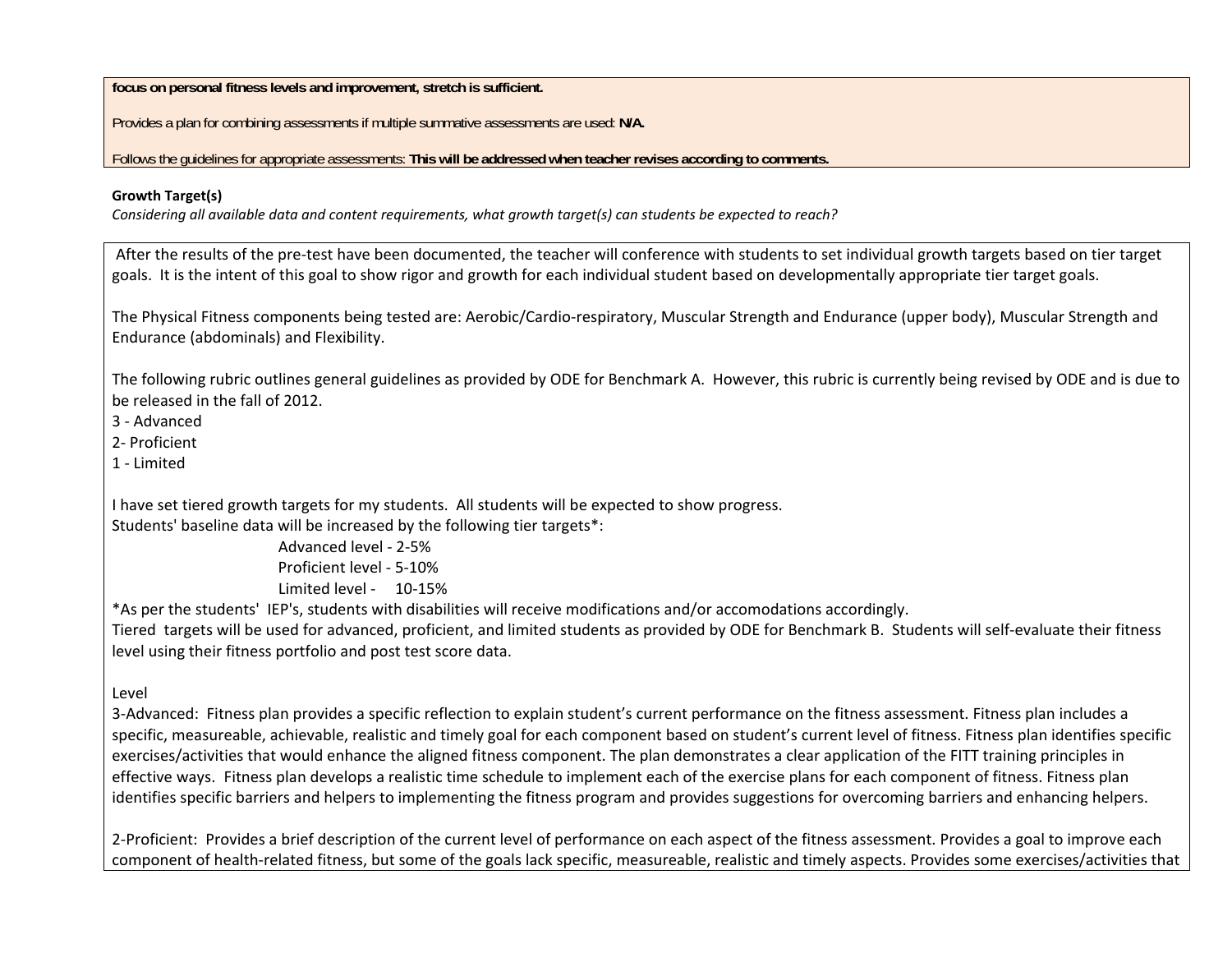would enhance health‐related fitness, but does not consistently align with the identified component. The plan demonstrates the FITT principles on <sup>a</sup> consistent basis. Develops <sup>a</sup> time schedule to implement an exercise plan. Identifies barriers and helpers to implementing the fitness program.

1‐Limited: Does not provide <sup>a</sup> reflection about fitness assessment results. Does not provide appropriate activities to develop the identified component. FITT principles are not effectively used to develop the plan. Does not provide <sup>a</sup> sufficient time schedule to implement the plan. Does not identify specific barriers and helpers to implementing <sup>a</sup> fitness program.

\*As per the students' IEP's, students with disabilities will receive modifications and/or accomodations accordingly.

**Comments:** 

Ensures all students in the course have a growth target: **Yes, all students are expected to show growth.** 

Uses baseline or pretest data to determine appropriate growth: **Yes, pretest data will be compared to post test data to determine growth.** 

Sets developmentally appropriate targets: **Yes** 

Creates tiered targets when appropriate so that all students may demonstrate growth: **Yes. However, more explanation could be included here regarding entry fitness levels matched to post-assessment levels.** 

Sets ambitious yet attainable targets: **Unknown. More information is needed.**

# **Rationale for Growth Target(s)**

What is your rationale for setting the above target(s) for student growth within the interval of instruction?

I set tiered targets to help ensure that all students will be able to demonstrate developmentally appropriate growth. Students who scored lower on the pre-assessment will be expected to demonstrate more growth in order to meet age appropriate, developmental expectations (Benchmark A). Through pre-testing and goal setting, we are teaching students to look at their baseline fitness level, self-evaluate, and create a personal fitness plan that will increase their overall health related fitness levels (Benchmark B).

II am using the assessment of this plan so that students can demonstrate growth in both their understanding of the content and their writing and reasoning skills related to physical education.

The school and district are focusing on higher level thinking and reasoning skills across all content areas. Since this SLO focuses on content and higher level thinking/reasoning skills pertaining to health related fitness , it aligns with the broader school and district goals.

**Comments:**